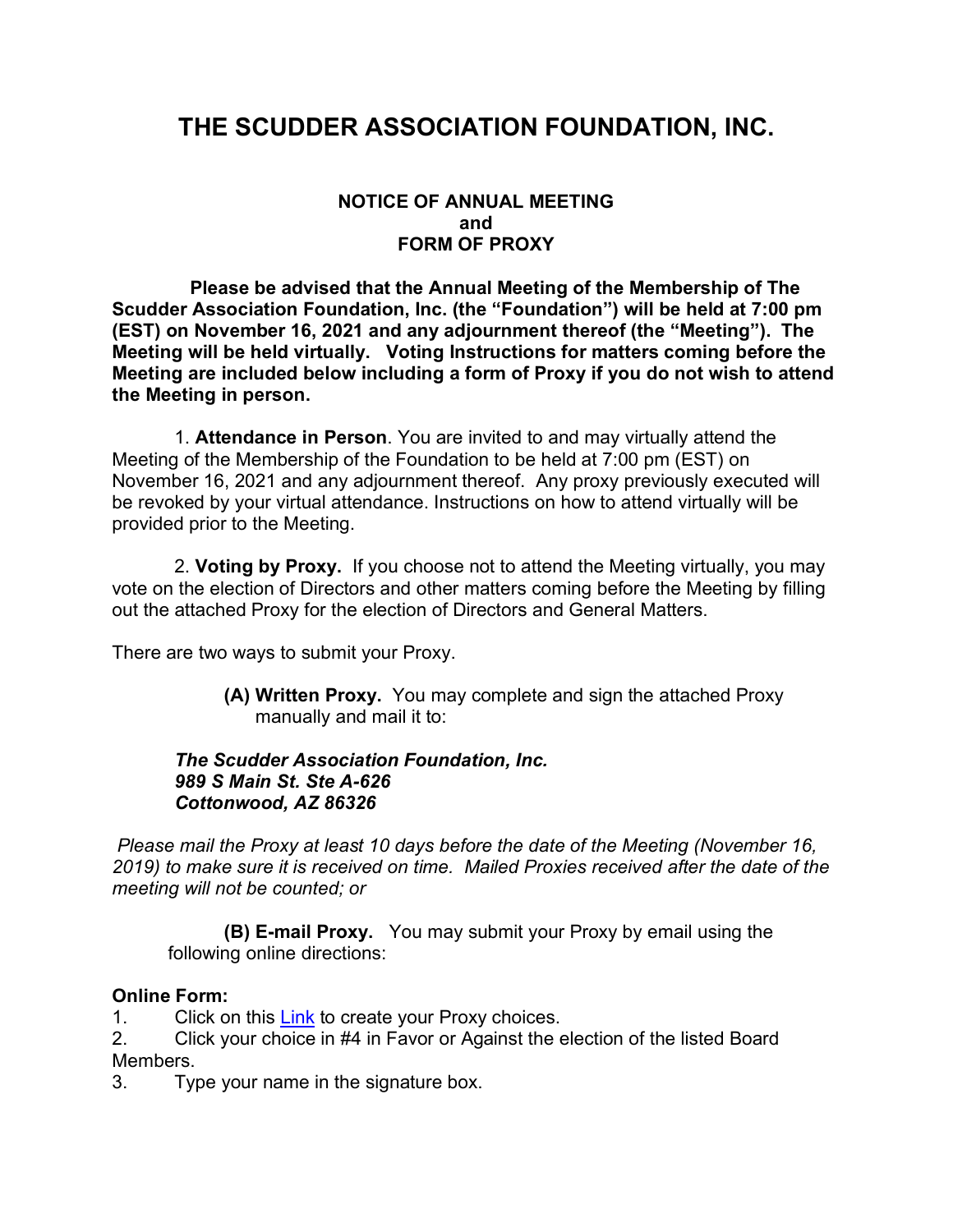4. Click the Submit button and your Proxy is sent to us and will be provided to the Secretary, Hadley Steel Bazarsky, to vote as you have directed.

Thank you for your continued support,

The Scudder Association Foundation, Inc. Board of Governors

[Email](mailto:%20info@scudder.org) [Website:](http://click.icptrack.com/icp/relay.php?r=22534775&msgid=106661&act=SGW1&c=1643523&destination=http%3A%2F%2Fscudder.org) [Facebook:](http://click.icptrack.com/icp/relay.php?r=22534775&msgid=106661&act=SGW1&c=1643523&destination=http%3A%2F%2Ffacebook.com%2Fscudder.org) [Linkedin:](http://click.icptrack.com/icp/relay.php?r=22534775&msgid=106661&act=SGW1&c=1643523&destination=https%3A%2F%2Fwww.linkedin.com%2Fcompany%2Fscudder-association%3Ftrk%3Dtop_nav_home)

*Proxy Form:*

### **PROXY**

### **for**

# **ELECTION OF DIRECTORS AND OTHER GENRAL MATTERS COMING BEFORE THE MEETING**

## **Meeting of Members at 7 pm (EST) on November 16, 2021 and any adjournment thereof**

**1.** I am a current Member in good standing of the Scudder Association Foundation, Inc., incorporated in the State of New York on December 9, 1938 as a New York Nonprofit Corporation (the "Foundation").

**2.** I appoint Hadley Bazarsky, Secretary of the Association, to be a proxy (the "Proxy") to attend and vote on my behalf at the meeting of Members of the Foundation to be held at 7 pm (EST) on November 16, 2021 and at any adjournment of the meeting (the "Meeting").

**3.** The Proxy may vote on my behalf in respect to all matters that may come before the Meeting, subject to the instructions set out below as I could do if personally present at the Meeting.

4. I am aware that the following are the proposed Directors of the Foundation to serve for a 3-year term commencing on the date of the Meeting and that, as each of the Directors has previously served as a Director of the Foundation, the details of their backgrounds and qualifications have already been made available to the Membership, with the exception of David T. Fisher, whose background and credentials may be accessed by going to this [link.](https://scudder.org/DavidFisherBio) I understand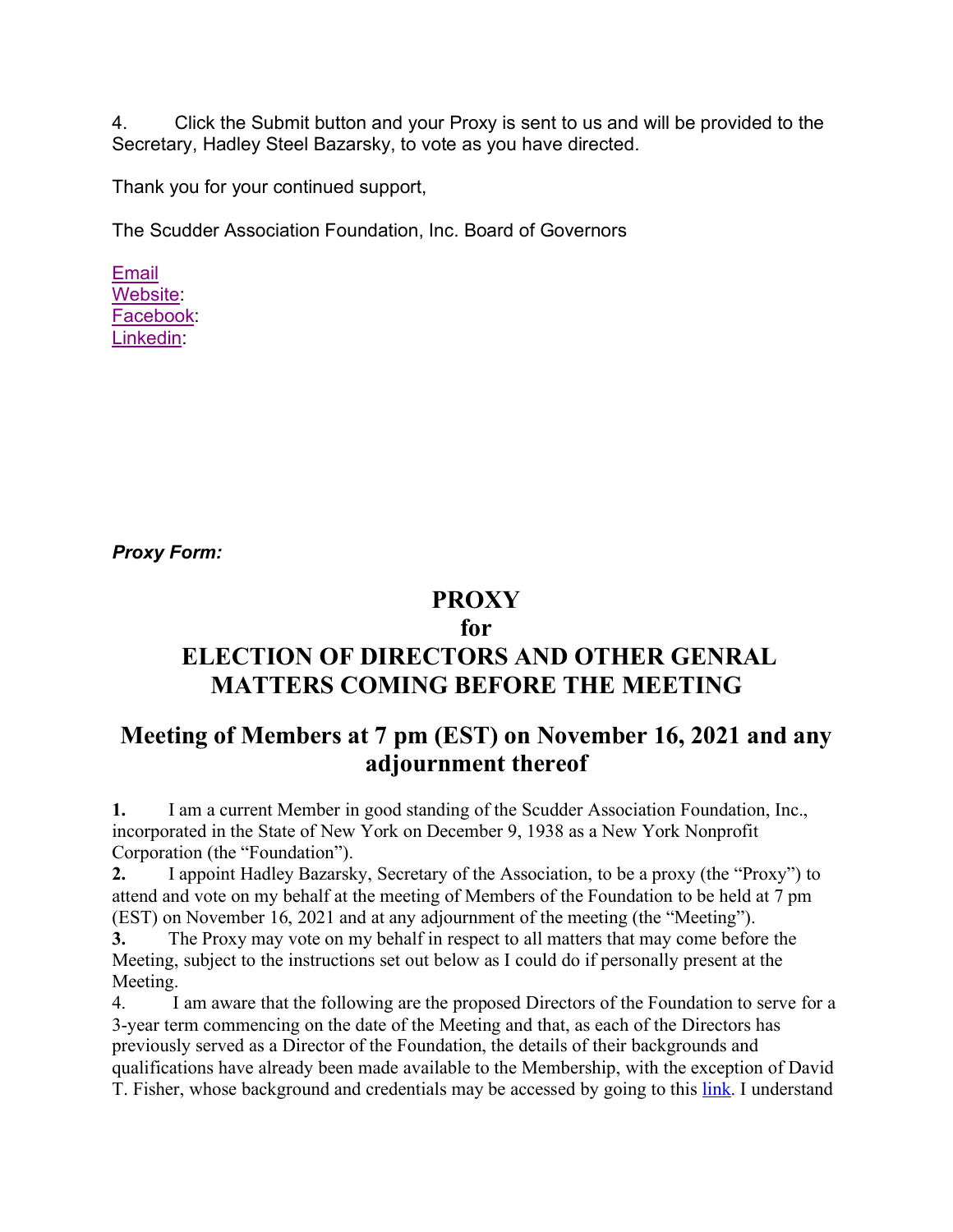that if I wish to review the background and credentials of the other Directors, I may contact the Foundation's Corporate Secretary, Hadley Bazarsky directly for such information [\(mailto:hadleybazarsky@gmail.com?subject=Scudder Association Foundation Proxy 2021\)](mailto:hadleybazarsky@gmail.com?subject=Scudder%20Association%20Foundation%20Proxy%202021).

I instruct the Proxy to vote in favor or against the candidates for directors of the Foundation named below as indicated:

*In Favor All***\_\_\_\_\_** *Against All***\_\_\_\_\_\_\_**

**To vote for Directors individually use the checkboxes below:**

 **Director**: **Jack Scudder Gillmar**., Honolulu, Hi Current position: Director and Member of The Finance Committee, Honolulu, HI

*In Favor***\_\_\_\_\_** *Against***\_\_\_\_\_\_\_**

 **Director**: **Buddy Scudder**, Norwalk, Ct. Current position: Director and Second Vice President of the Foundation.

*In Favor***\_\_\_\_\_** *Against***\_\_\_\_\_\_\_**

**Director**: **Betsy Steel**, Coral Gables, Fla.

Current position: Director of the Foundation and Chair of the Educational Grants and Nominating Committees

*In Favor\_\_\_\_\_\_ Against\_\_\_\_\_\_\_\_*

 **Director: William Scudder, Exton, Pa.** Current position: Director and Chairman of the Marketing Committee

*In Favor\_\_\_\_\_\_ Against\_\_\_\_\_\_\_\_*

**Director: David T. Fisher, Wiesbaden, Germany** Current Position: Director

*In Favor\_\_\_\_\_\_\_ Against\_\_\_\_\_\_\_\_\_*

**Date Signed: \_\_\_\_\_\_\_\_\_\_\_\_\_\_\_\_\_\_\_\_\_\_\_\_\_\_\_\_\_\_\_\_\_\_\_\_\_\_\_\_\_\_\_\_\_\_\_\_**

**Print Full Name: \_\_\_\_\_\_\_\_\_\_\_\_\_\_\_\_\_\_\_\_\_\_\_\_\_\_\_\_\_\_\_\_\_\_\_\_\_\_\_\_\_\_\_\_\_**